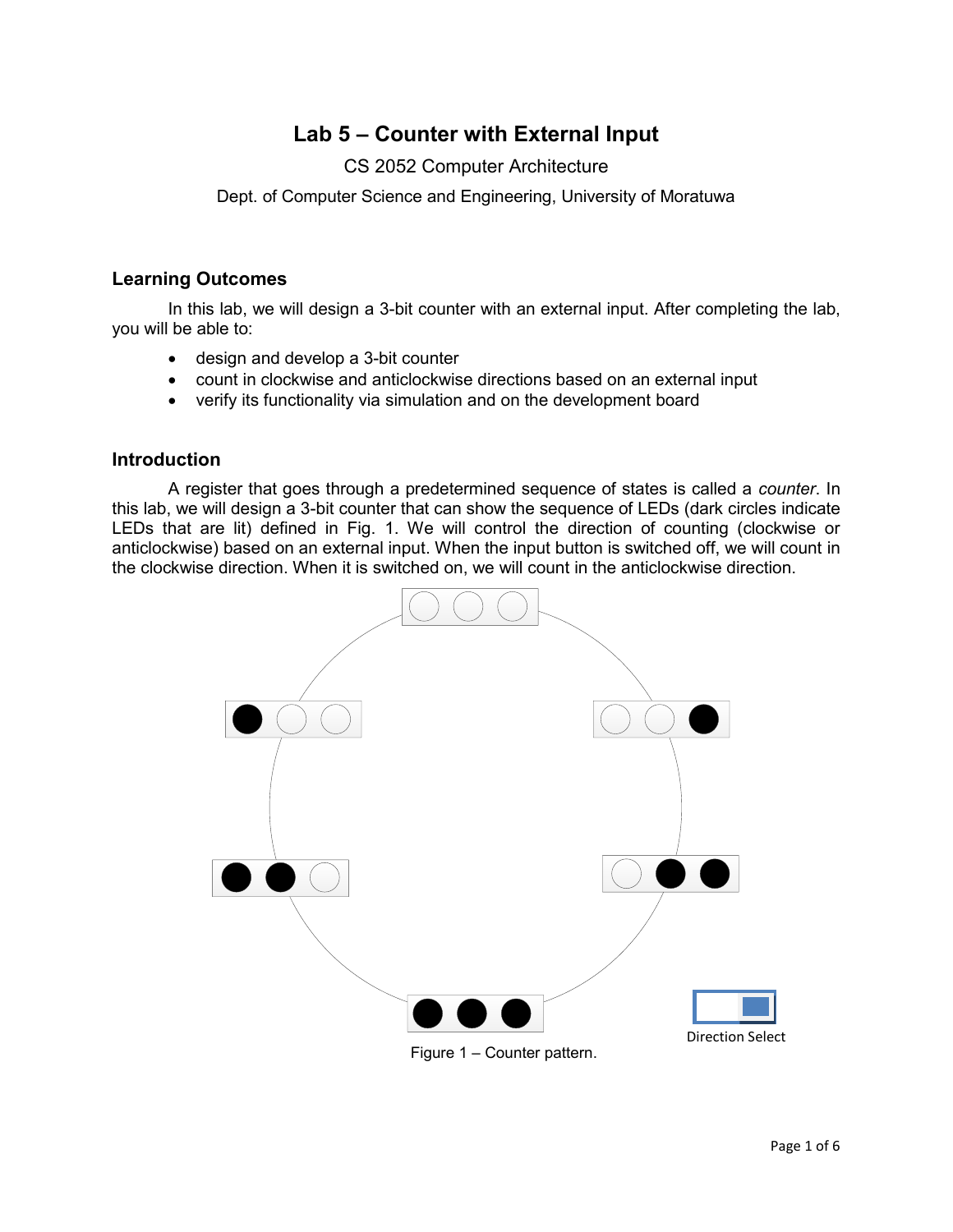## **Building the Circuits**

| l |  |  |
|---|--|--|
|---|--|--|

Using the Excitation Table of a D Flip-Flop complete the following table.

| w  |   |   | <b>Button</b> | $\mathbf{Q}_{\mathsf{t}^{+1}}$ |          |    | D <sub>2</sub> | υı |  |
|----|---|---|---------------|--------------------------------|----------|----|----------------|----|--|
| ч2 |   |   |               | ७५२                            | W1       | ω۵ |                |    |  |
|    |   |   |               |                                |          |    |                |    |  |
|    |   |   |               |                                |          |    |                |    |  |
|    |   |   |               |                                |          |    |                |    |  |
|    |   |   |               |                                |          |    |                |    |  |
| .  | . | . | .             | .                              | .        | .  |                |    |  |
| .  | . | . | .             | .                              | $\cdots$ | .  |                |    |  |

Identify the inputs to D Flip Flops  $D_0$ ,  $D_1$ , and  $D_2$ . Use Karnaugh Maps to simplify the expressions. Interpret the combinations that will not occur as don't' care.

Step 2: Building D Flip Flop.

In VHDL we can build a D Flip-Flop (FF) by defining its behavior. Let us build a D FF like the one below:



where *D* is the data input, *reset* clears FF to 0 (i.e., resets the value of FF), and FF is driven by a *clock*. *Q* and *Q*bar are the 2 outputs.

So far we have used VHDL to define the behavior of our circuits as a sequence of logic operations (this is referred to as *Structural Modelling*). VHDL also allows us to define how a circuit should behave more abstractly. This style of circuit definition is referred to as *VHDL Behavioral Modelling*. Behavioral modeling describes how the circuit should behave using high-level programming constructs such as variables, conditions, and procedures. Given a circuit defined using behavioral modeling, the VHDL synthesizer tool will decide the actual circuit implementation.

Crete a new VHDL file and name it as **D\_FF**. Set the inputs as **D**, **Res**, and **Clk** and outputs as **Q** and **Qbar**.

Then add the code given in Fig. 2 to define the behavior of the D FF. The process is the key structure that defines the behavior of the VHDL model. It defines the functionality of an entity. Here we name the process as  $C1k$ . Then we detect the rising edge of the clock using rising edge() function. When the clock is high, we either set the output based on the  $D$  input or reset it to 0, if reset input is high (if  $Ref = '1')$ .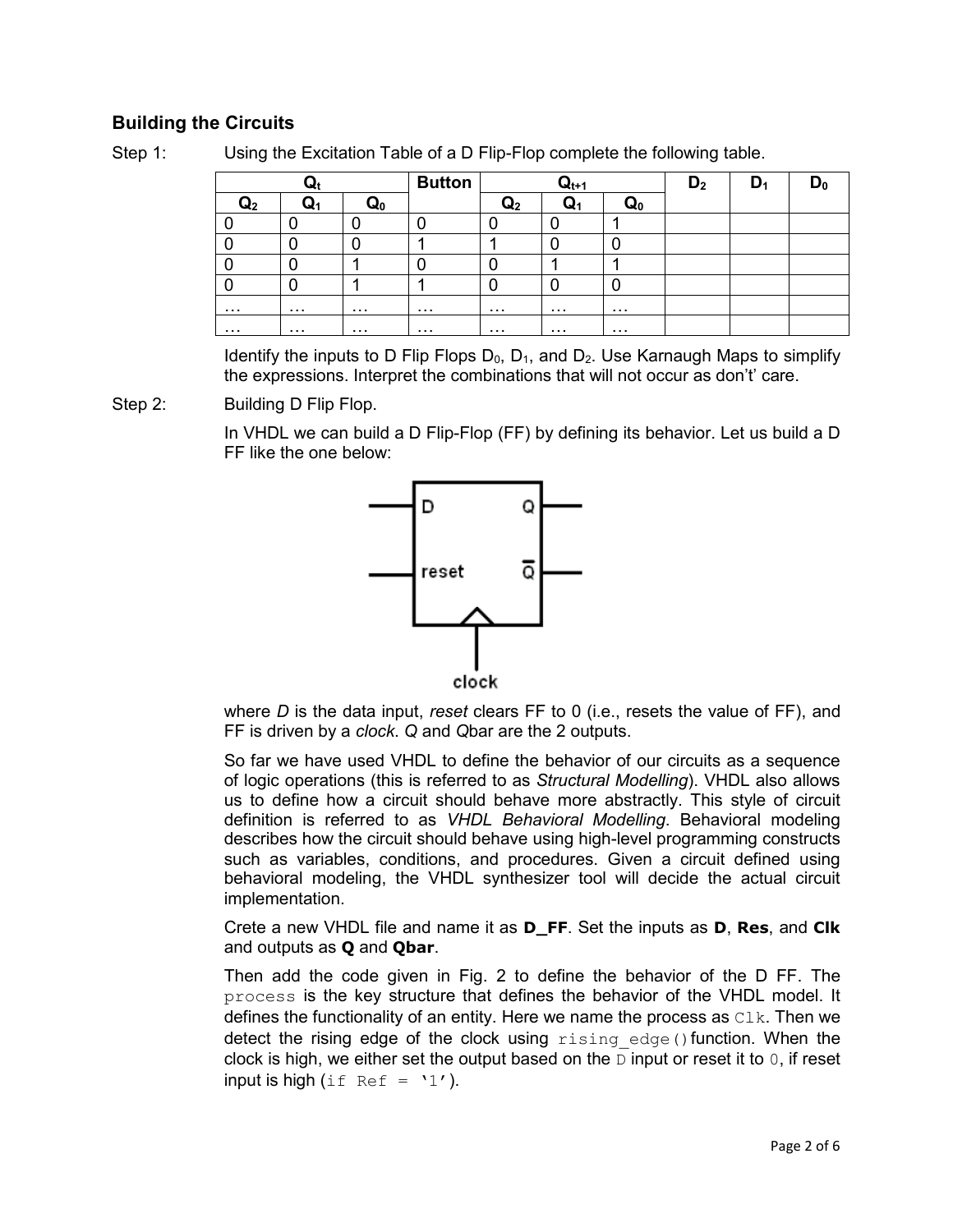```
architecture Behavioral of D FF is
begin
    process (Clk) begin
        if (rising edge(Clk)) then --Check for rising-edge of clock pulz
            if Res = 'l' then --Clear output if reset is high
                Q \le 10!;
                Qbar \leq 1':
                                   --Else output is same as input
            else
                0 \leq DQbar \leq not D;
            end if;
        end if;
    end process;
```
end Behavioral:

Figure 2 – Behavioral model of D flip-flop.

Simulate the D\_FF using XSim and make sure it functions correctly. Name the simulation files as **D\_FF\_Sim**.

Step 3: Building the slow down clock.

As we want our FF to respond based on the clock signal (i.e., at rising edge) we need to use the internal clock of BASYS 3. However, the internal clock on BASYS 3 runs at 100 MHz. At this rate, we will not be able to see the changes in LEDs. Therefore, we need to slow down our clock input to at least a few hundred milliseconds. While the clock on BASYS 3 can be slow down to some extent – by changing the parameters in Design Constraints File – we can slow it down to a few Hz from the initial 100 MHz.

Therefore, we use a slowdown counter, which can emit an output only when a certain number of changes in the input is detected. For example, we can build an entity that emits 1 Hz clock pulses for every 100 million clock pulses generated by the 100 MHz clock. Fig. 3 shows the VHDL behavioral model for a 100 MHz to 1 Hz slow-down counter. In this example, we change the output clock plus every 0.5 seconds with a period of 1 second.  $count$  and  $clk$  status are 2 variables where count is an integer set to 1 and  $c1k$  status is a logic value set to 0.

Create a new VHDL file and name it as **Slow\_Clk**. Defines the input and output as **Clk\_in** and **Clk\_out**, respectively.

Simulate the Slow\_Clk and make sure it functions correctly. Name the simulation files as **Slow\_Clk\_Sim**. For simulation purposes, you may want to reduce 50 million to a smaller value like 5 or 10.

Step 4: Building the counter.

Create a VHDL file and name it as **Counter**. Label in the inputs as **Dir** (i.e., Direction Select), **Res** (reset), and **Clk** (clock). Let the output **Q** be a 3-bit bus.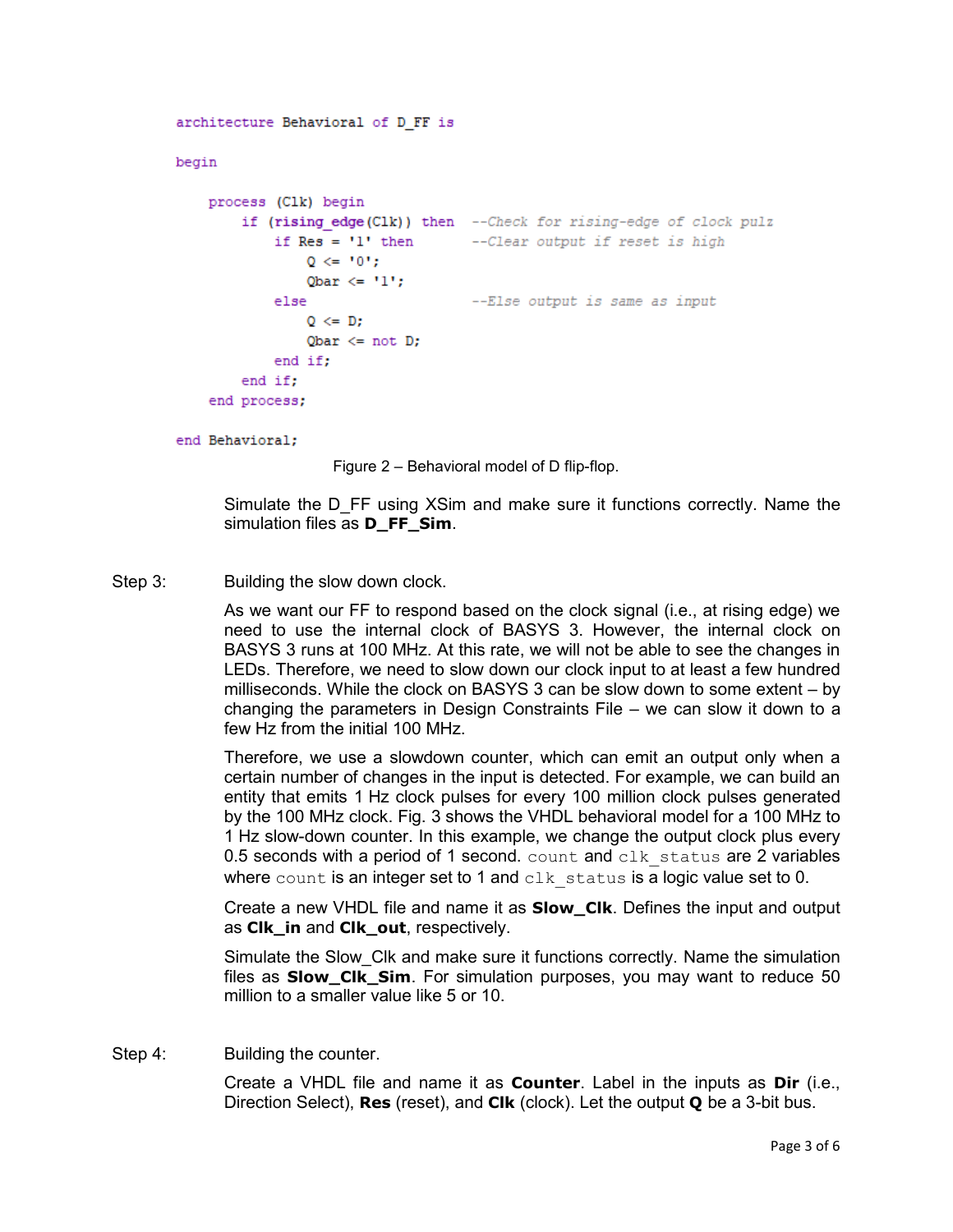```
entity Slow Clk is
      Port ( Clk in : in STD LOGIC;
             Clk out : out STD LOGIC);
end Slow Clk;
architecture Behavioral of Slow Clk is
 signal count : integer := 1;
 signal clk status : std logic :='0';
 begin
     -- For 100 MHz input clock this generates 1 Hz clock
\vertprocess (Clk_in) begin
\vertif (rising edge(Clk_in)) then
              count \le=count + 1;
                                               -- Increment counter
              if (count = 50000000) then -- Count 50M pluses (1/2 of period)
\vertclk_status <= not clk_status; -- Invert clock_status
                  Clk out \leq clk status;
                  count \leq 1;
                                              -- Reset counter
              end if:
\mathbf{I}end if;
\mathbf{I}end process;
\mathbb{L}
```
end Behavioral;

Figure 3 – Behavioral model of slowdown counter.

Connect input **Clk** signal to **Clk\_in** in **Slow\_Clk** and internal output **Clk\_slow** to **Clk\_out**. Clocks connected to all 3 FFs should be based on **Clk\_out**.

Build the counter based on the Boolean expressions you derived in Step 1.

Following is part of the VHDL code to build the counter. You need to fill the missing pieces. This is given as a reference only so you can understand the structure of the solution.

architecture Behavioral of Counter is

```
 component D_FF
 port ( 
    D : in STD LOGIC;
     Res: in STD_LOGIC;
    Clk : in STD LOGIC;
     Q : out STD_LOGIC;
    Qbar : out STD LOGIC);
 end component;
 component Slow_Clk
 port ( 
    Clk in : in STD LOGIC;
    Clk out: out STD LOGIC);
 end component;
```
signal DO, D1, D2 : std logic; -- Internal signals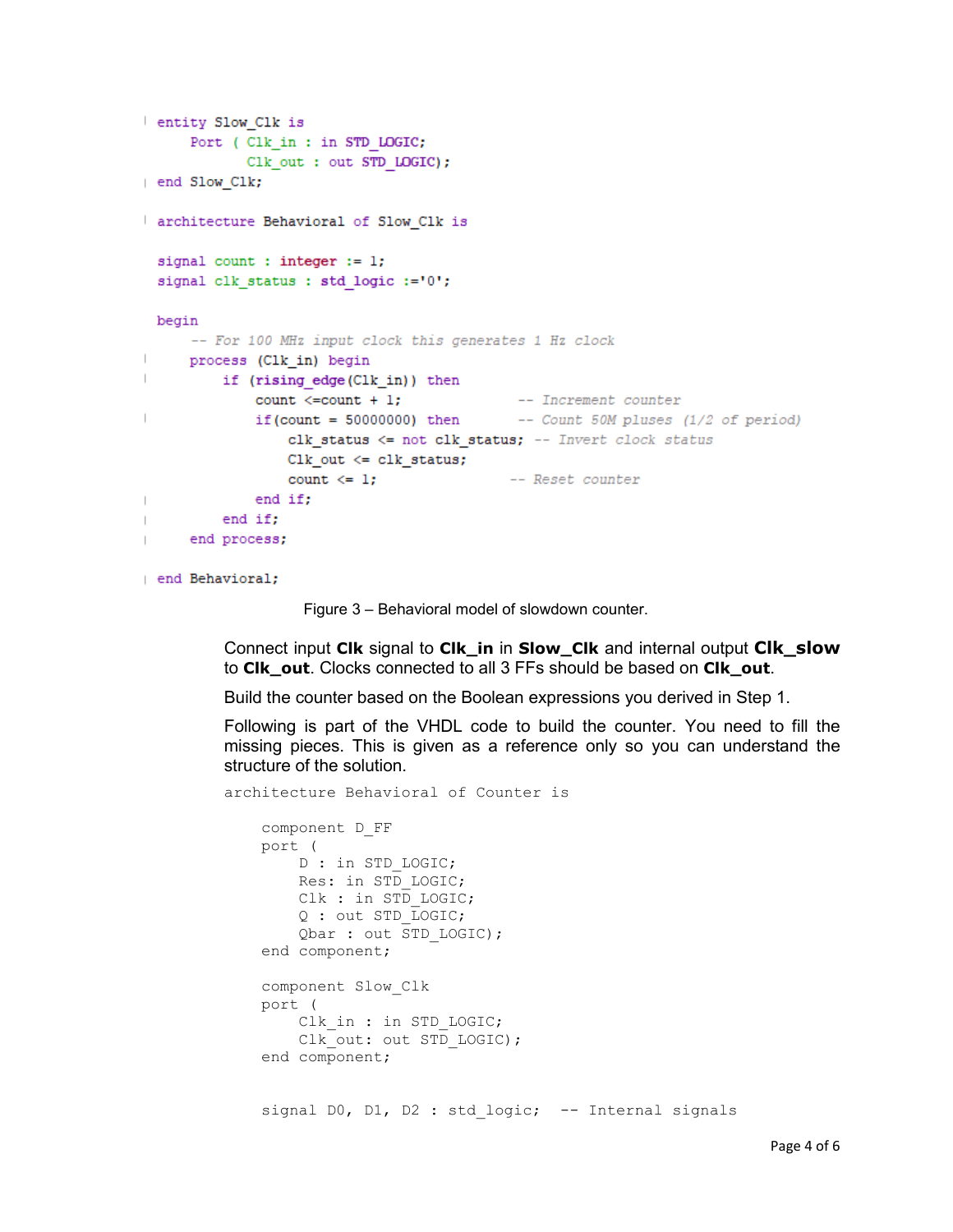```
signal Q0, Q1, Q2 : std logic; -- Internal signals
    signal Clk slow : std logic; -- Internal clock
begin
    Slow Clk0 : Slow Clk
         port map ( 
        Clk in \Rightarrow Clk,
        Clk out \Rightarrow Clk slow);
   D0 \leq ( \text{not } Q2) and ( \text{not } Dir )) or (Q1 \text{ and Dir});
   D1 <= ... -- Fill missing details
   D2 <= ... -- Fill missing details
   D_FF0 : D_FF
         port map ( 
        D \implies D0,Res \Rightarrow Res,
        Clk \Rightarrow Clk slow,
        Q \implies Q0; D_FF1 : D_FF
         port map ( 
          ...); --Fill missing details
   D_FF2 : D_FF
         port map ( 
         ...); --Fill missing details
    Q(0) \leq Q0; ... --Fill missing details
```

```
end Behavioral;
```
Verify the functionality of your counter using the simulator. Name the simulation file as **Counter\_sim**. For simulation purposes, you may want to reduce counter value in slow-down counter, but make sure to reset it to 50 million before generating the bitstream.

Step 5: Test on BASYS 3.

Connect switch **SW0** as the external input **Dir** and **BTND** as the **Res**. Connect outputs **Q0** - **Q2** to LEDs **LD0** - **LD2**.

To enable the internal clock, you need to uncomment the relevant lines on Design Constraints File as in Fig. 4.

```
## Clock signal
 set property PACKAGE_PIN W5 [get ports {Clk}]
     set property IOSTANDARD LVCMOS33 [get ports {Clk}]
     create clock -add -name sys clk pin -period 10.00 -waveform {0 5} [get ports {Clk}]
```
Figure 4 – Using the clock on BASYS 3.